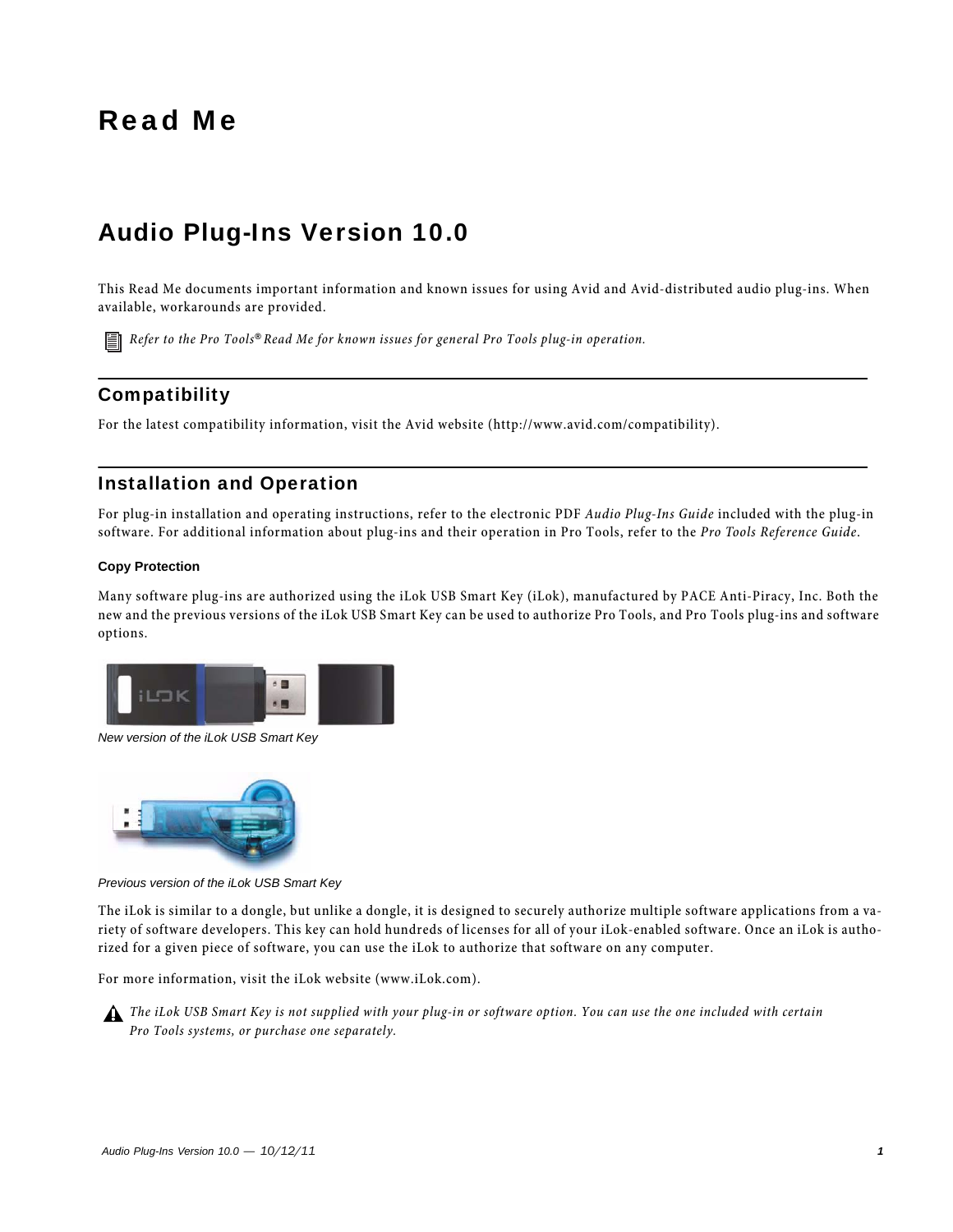# Miscellaneous Plug-In Issues

The followings sections document miscellaneous plug-in issues for Pro Tools and Pro Tools HD 10.0.

#### **Pro Tools Quits on Launch when Loading Plug-Ins with Internet Explorer 8 and Certain Plug-Ins Installed (Windows Only) (Item #PTSW-3122)**

Certain plug-ins (such as AmpFarm, EchoFarm, and MDW EQ) use copy protection that conflicts with Internet Explorer 8. This can cause Pro Tools to quit unexpectedly when loading plug-ins on launch. Either uninstall Internet Explorer 8 or the specific conflicting plug-ins. You can also check for updated versions of plug-ins online.

#### **Transferring Sessions with Plug-Ins from Lower Versions of Pro Tools to Pro Tools 7.x and Higher**

When importing data from sessions created in lower versions of Pro Tools, any associated plug-in settings files are not imported. You will need to copy the plug-in settings files manually (in the Finder on Mac or in the Explorer on Windows).

#### **Transferring Sessions with Plug-Ins Between Pro Tools|HD (TDM) and Host-based Systems**

When transferring sessions between Pro Tools|HD and host-based systems, plug-in settings should be copied to the session's Plug-In settings folder. This helps restore the proper plug-in preset names.

#### **Native Plug-Ins and DAE –6031 or –9128 Errors on DSP Systems**

When using Native (RTAS and AAX) plug-ins on DSP (TDM) systems, you may encounter DAE -6031 or -9128 errors. In these instances, you can increase the H/W Buffer Size and CPU Limit percentage in the Hardware Setup dialog (refer to the *Pro Tools Reference Guide* for details) to get better system performance. With slower CPUs, you may also need to reduce the number of Native plug-ins used in the session to get acceptable results.



*In addition to slower screen redraws and UI responsiveness, larger Hardware Buffer sizes can affect automation accuracy for plug-in parameters and mute data, as well as timing for MIDI tracks.*

#### **AudioSuite Processing and Side-Chain Inputs**

Side-chain inputs for plug-ins (such as d3, Compressor, and Limiter) have no effect on AudioSuite processes when the Selection Reference is set to Clip List.

#### **Plug-In Find and Relink with File Types not Supported by Pro Tools (Item #111704)**

Find and Relink will not be triggered by plug-ins in situations where plug-ins supporting Find and Relink are missing links to file types that are not natively supported by Pro Tools (such as REX files). To have full Plug-In Find and Relink support, the file types used in plug-ins must also be supported by Pro Tools.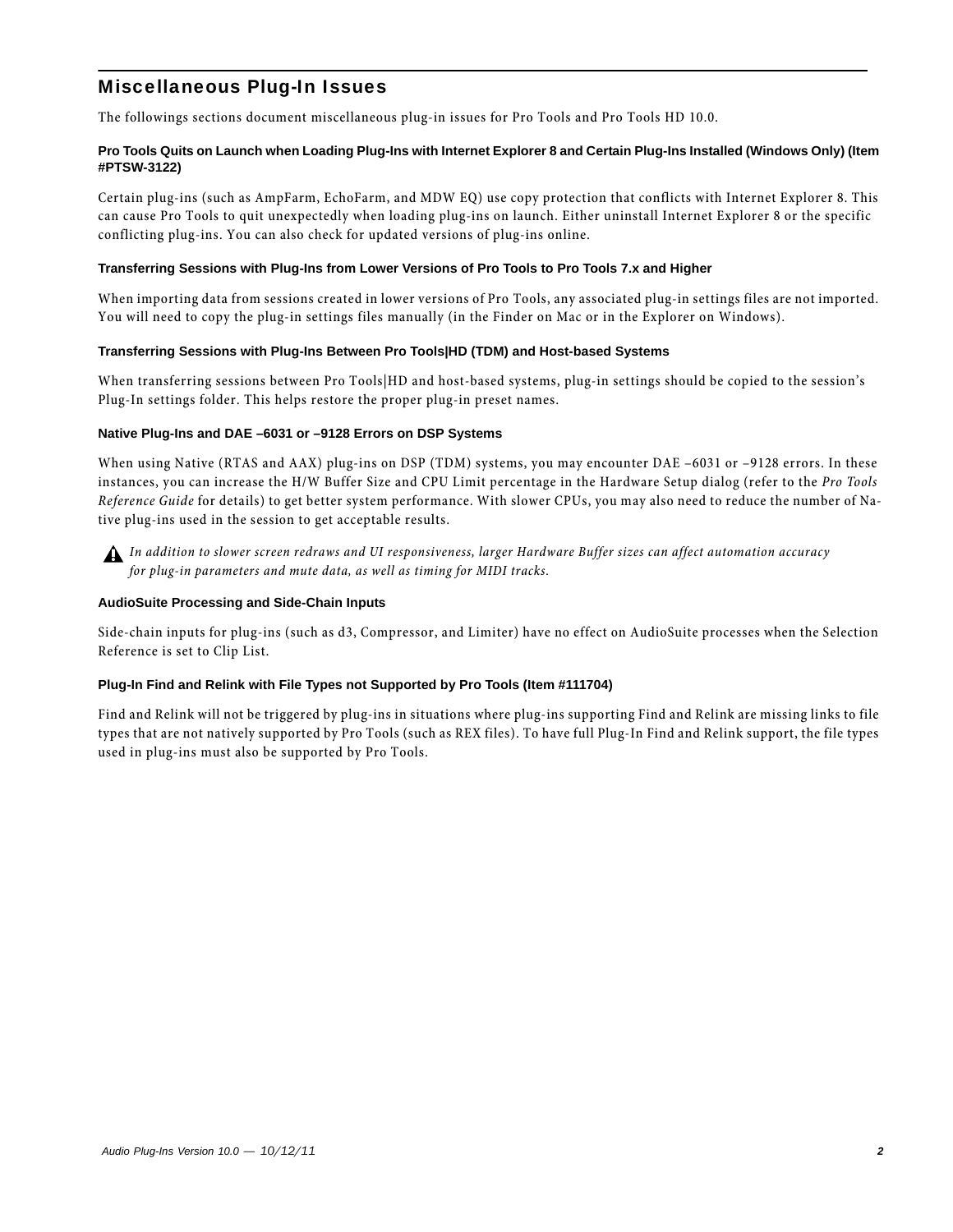# Avid Plug-Ins for Pro Tools and VENUE Systems

The following sections document known issues you may encounter in using specific Avid plug-ins with Pro Tools 10.0 and VENUE systems, along with workarounds if they exist.

# Avid Virtual Instruments

#### **Avid Virtual Instruments can only be Installed to the Default Location (Item #109288)**

Avid Virtual Instruments content can only be installed to the default location. To install the content to another location, you must do so manually. After installation, locate the Avid Virtual Instruments folder in the Pro Tools directory and move it to the desired location. Then, after you launch Pro Tool and insert an Avid Virtual Instrument plug-in that requires the content you moved. You will prompted to redirect the plug-in to the new content location.

#### **Sessions Need to be Reloaded if Boom cannot Find Its Factory Content (Item #110969)**

If a session is loaded that contains the Boom instrument plug-in, but for some reason the Boom content file is not found, Boom will ask for the new content location. After the new content location is set, the session must be reloaded for Boom to play the correct settings from the session.

#### **Pro Tools Must be Restarted if any Avid Virtual Instruments Content is Moved while Pro Tools is Open (Item #110970)**

If the content file for a Avid Virtual Instruments plug-in is moved while the plug-in is being used in a session, the new content location needs to be set in the plug-in and Pro Tools needs to be restarted for the plug-in to play correctly.

# Bruno/Reso

#### **Bruno and Reso Plug-Ins Lose MIDI Beat Clock Setting when Opened in Versions of Pro Tools Lower Than 6.2**

The Bruno and Reso plug-ins automatically receive MIDI Beat Clock in Pro Tools 6.2 and higher. If you open a session created in Pro Tools 7.x or higher on a system with a pre-6.2 version of Pro Tools, you will need to manually reassign MIDI Beat Clock for the Bruno and Reso plug-ins.

# Click

#### **Click DSP (TDM) Plug-In Does Not Emit Sound at 4096 and 8192 HW Buffer Sizes (Item #79313)**

The Click DSP (TDM) plug-in does not emit sound at 4096 and 8192 HW buffer sizes if an Expansion chassis is present. Use the Native (RTAS) version of the plug-in instead.

# DINR

#### **DSP (TDM) BNR Does Not Pass Audio (Item #103386)**

If DSP (TDM) BNR is not passing audio after being inserted on a track, you may need to force the plug-in to use a different DSP chip. To do this, open the system usage window and take note of which DSP chip the plug-in is currently using. Then, make the plug-in inactive, pre-allocate the DSP the plug-in was just on by clicking on the DSP in the System Usage Window, then make the plug-in active again. This forces the plug-in onto a different DSP (you may need to turn off DSP cache when doing this, which can also be done in the system usage window).

#### **DINR LE iLok Authorization Update**

Previous DINR iLok authorizations will no longer work with DINR AudioSuite. Customers using the AudioSuite version of DINR Broadband Noise Reduction will require a new iLok authorization. iLok Authorizations for DSP (TDM) versions of DINR Broadband Noise Reduction are unaffected. Customers with registered versions of the DINR plug-in will receive updated DINR LE authorizations through iLok.com. If you require an updated DINR LE authorization within your iLok.com account, please contact Avid Customer Service.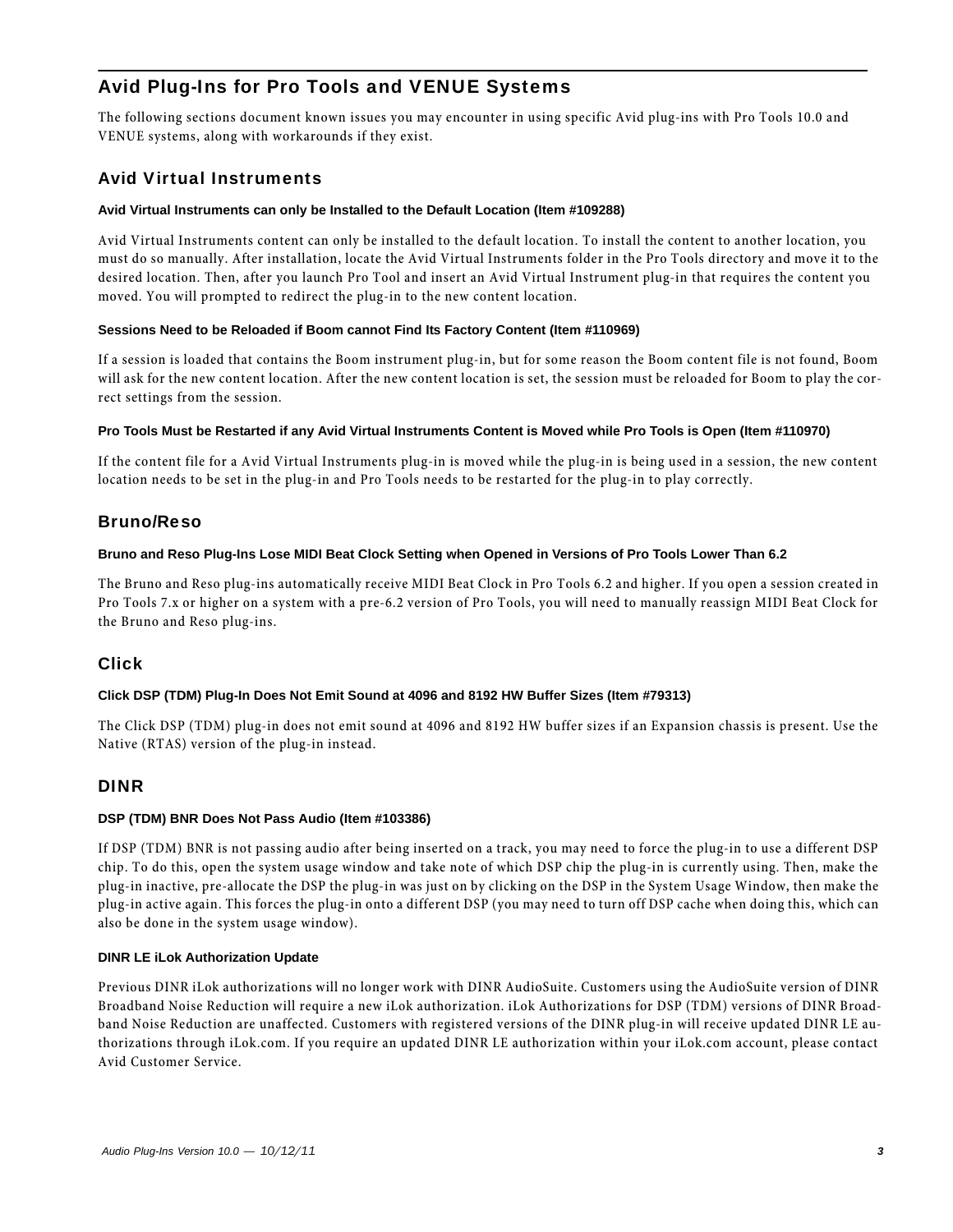#### **Learn Mode with Multiple Hum Removal-DSP (TDM) Modules**

Only one Hum Removal-DSP (TDM) module may be placed in Learn mode at a time. Learning the same hum-type noise on more than one track can be accomplished by placing Pro Tools in Loop mode, isolating a section of the undesired hum (which must be larger than 0.5 seconds), making a selection and looping it during Playback. Separate Learn processes may then be performed on the original and subsequent Hum Removal modules during playback.

Using First Audio Learn mode with multiple BNR-DSP (TDM) modules on the same track First Audio Learn Mode cannot be used on the second and subsequent BNR modules assigned to the same mixer channel. First Audio Learn mode is triggered by the start of playback and uses the first 16 milliseconds of audio to create the Noise Signature. Due to the processing delay inherent within BNR, second and subsequent modules using First Audio Learn mode would actually Learn silence if Learn is armed prior to playback. Alternative Learn methods for this scenario are as follows:

#### *Method 1: Begin playback before activating First Audio Learn*

First Audio Learn mode can be performed during playback. Once playback has begun, the second and subsequent BNR modules can be opened and Learn performed. Playback must begin sufficiently early for the desired noise section to be used for Learn. Alternatively, Pro Tools can be put in Loop Mode, and the isolated noise section (which must be larger than 0.5 seconds) can be selected and looped during Playback. The second and subsequent BNR modules can then be opened and Learn performed.

#### *Method 2: Use Last Audio Learn Mode*

Using Last Audio Learn Mode in the later BNR modules provides another alternative. Refer to the *Audio Plug-Ins Guide* for details on using Last Audio Learn Mode.

# Eleven, Eleven LE, and Eleven Free

#### **Eleven and Eleven Free Preset Compatibility (Item #104702)**

Eleven® plug-in presets are not compatible with Eleven Free; and Eleven Free plug-in presets are not compatible with Eleven.

#### **System Instability with Too Many Instances of Eleven on 003, 003 Rack, Digi 002, or Digi 002 Rack (Item #97649)**

If you insert more Eleven plug-ins than your CPU can handle, and you are using an 003 or Digi 002 family interface, you may run into stability issues (especially during playback). These can include -6097 errors and application freezes. To avoid this behavior, monitor your CPU gauge in the System Usage window to ensure you do not insert more Eleven plug-ins than your CPU can handle. Avoid inserting Eleven on a track during playback.

If you are encountering –6097 errors because of CPU overload, turning Error Suppression on will usually allow you to then deactivate one or more Eleven plug-ins.

#### **Pops and Clicks with Too Many Instances of Eleven on 003, 003 Rack, Digi 002, or Digi 002 Rack (Item #98919)**

If you insert more Eleven LE plug-ins than your CPU can handle, and you are using an 003 or Digi 002 family interface on an Intelbased Mac, you may hear pops and clicks in your session. This is a strong indication that you are over the threshold your CPU can handle. Should this occur, remove the Eleven LE plug-ins which caused the initial pops and clicks. Next, choose Setup > Playback Engine, change your H/W Buffer size to any other setting, and then change it back to its previous setting (this effectively resets your system). Click OK to close the Playback Engine dialog.

#### **Inserting More than One Eleven Plug-In on a Single Track May Cause Strange Audio Artifacts (Item #98331)**

Feeding the output of an Eleven amp section into the input of another Eleven amp section on the same track is not recommended, as the multiple gain stages may amplify unwanted noise. As with any high-gain plug-in, Eleven will amplify anything preceding it in your signal chain. To avoid unexpected noise or sonic artifacts, we recommend that you do not use multiple instances of Eleven in series unless the amp section is bypassed in all but one of them.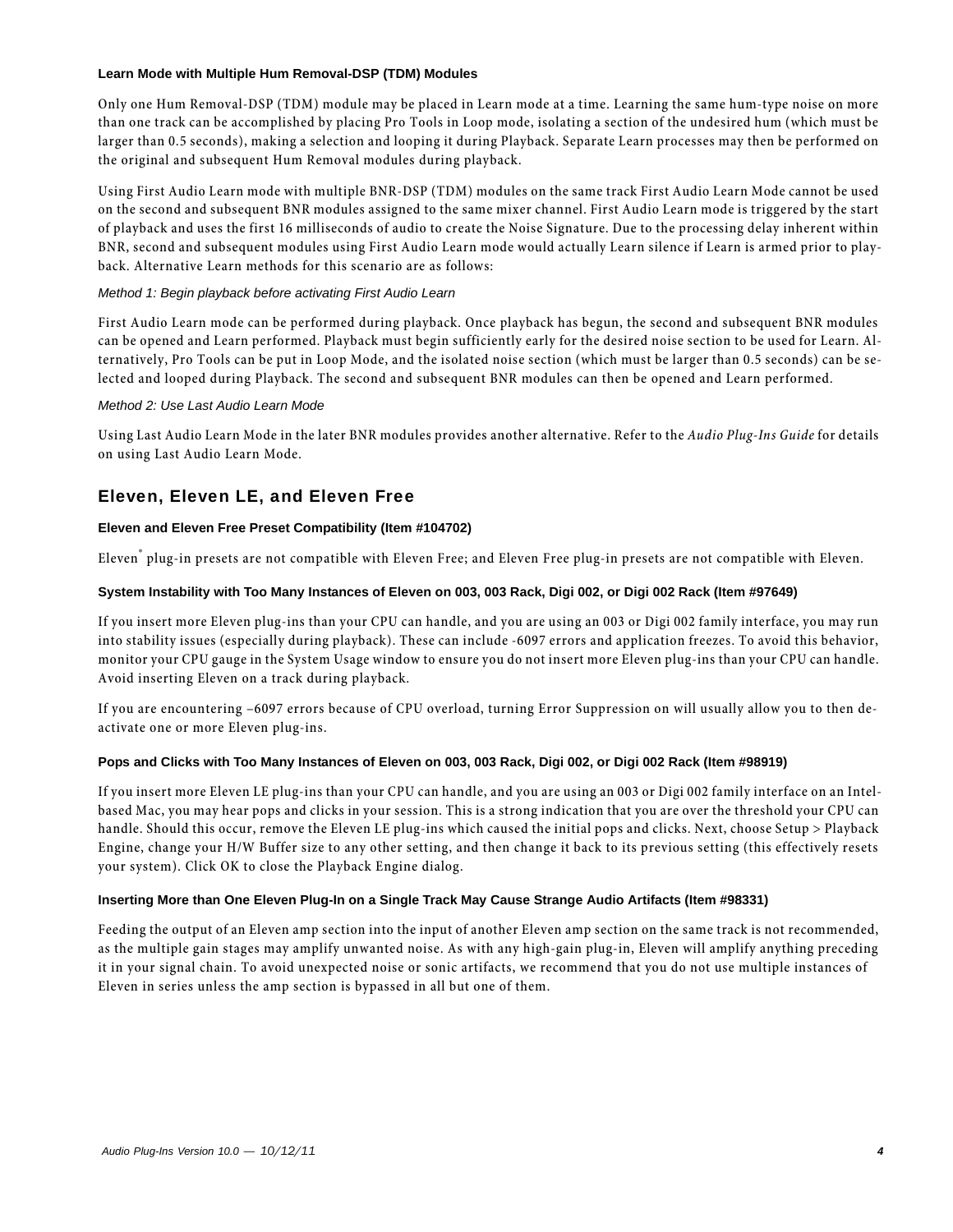# Mod Delay

#### **Mod Delay II Plug-In Delay Time**

After a Duration (note value) has been set in the Mod Delay II window, changing the Delay time using a control surface (such as Avid's Control|24) will not deselect the Duration parameter. Changing the Delay time control in the plug-in window will work correctly.

#### **Mod Delay Plug-In and Automation Data**

Mod Delay cannot have automation data copied and pasted to the adjacent left or right audio channel, even when the automation data is to or from the same control. For example, Feedback Left automation data cannot be copied to Feedback Right.

To apply automation data to both the left and right channels of the Mod Delay stereo outputs, use multi-mono plug-ins in place of the stereo or mono-to-stereo Mod Delay. Multi-mono plug-ins allow automation to be linked, thereby providing the same automation data to all linked channels.

# Pitch Shift

#### **Pitch Shift AudioSuite Plug-In**

When batch processing several stereo or multi-mono files in the Clips List using the AudioSuite Pitch Shift plug-in with time correction turned off, the right channel of each resulting file after the first is random audio or white noise. If using the AudioSuite Pitch Shift plug-in, process each stereo or multi-mono file individually, or split the files into individual mono files prior to batch processing.

# Real Tape Flanger

#### **DSP (TDM) Reel Tape Flanger Does Not Pass Audio (Item #103386)**

If DSP (TDM) Reel Tape Flanger is not passing audio after being inserted on a track, you may need to force the plug-in to use a different DSP chip. To do this, open the system usage window and take note of which DSP chip the plug-in is currently using. Then, make the plug-in inactive, pre-allocate the DSP the plug-in was just on by clicking on the DSP in the System Usage Window, then make the plug-in active again. This forces the plug-in onto a different DSP (you may need to turn off DSP cache when doing this, which can also be done in the system usage window).

# ReVibe

#### **Constant Ringing, Feedback Noise in ReVibe when Using DSP Cache and a 64 Sample H/W Buffer Setting (Item #109386)**

A constant ringing, feedback noise can be generated in ReVibe in rare cases when using the 64 sample H/W Buffer setting and the DSP Cache is enabled. This usually occurs after opening and closing a session containing ReVibe repeatedly without clearing the DSP Cache or quitting Pro Tools. If this occurs, close the session, purge the DSP Cache and open the session again. Doing this should clear the ringing noise.

# ReWire

#### **Severe Latency with MIDI Beat Clock when Using DigiRack ReWire (Item #35457)**

If MIDI Beat Clock data is sent from Pro Tools to a ReWire client, extreme latency may be heard when using a MIDI Keyboard to trigger the ReWire client. It is recommended that you do not route MIDI Beat Clock data from Pro Tools to a ReWire client.

# Signal Generator

#### **AudioSuite Signal Generator Does Not Process (Item #35900)**

The AudioSuite Signal Generator plug-in defaults to "Create Individual Files." If you make a selection in the timeline that does not contain audio, you will need to select "Create Continuous File," or you will encounter a dialog warning you that no audio is selected.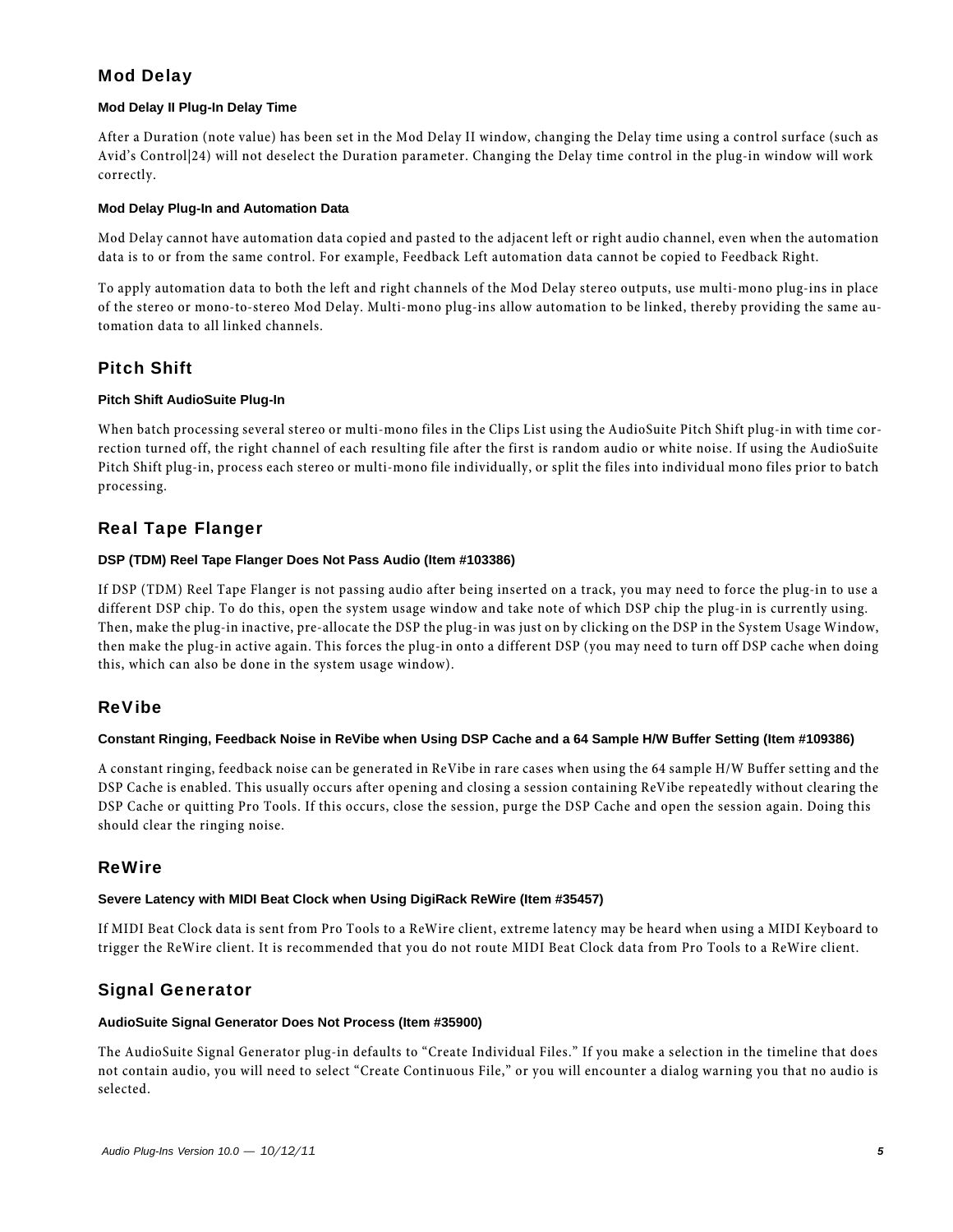#### **Signal Generator Pink Noise**

The Signal Generator plug-in has an improved pink noise signal output that makes Signal Generator appropriate for room calibration and similar applications. This pink noise output level is much higher than in versions prior to version 5.3 of Signal Generator. To avoid audible distortion while running pink noise, set the Signal Generator volume slider to –12 dB to avoid clipping.

# Signal Tools

#### **SignalTools Support at 192kHz DSP (TDM) and Native (Item #79188)**

SignalTools DSP (TDM) 6.1-, 7.0-, and 7.1-channel versions used in sessions with a sample rate 192 kHz will produce a DAE -7077 error. Use an Native (RTAS) version of SignalTools with a HW Buffer setting of 512 or higher, as the Native (RTAS) version produces pops and clicks with lower buffer sizes.

#### **SignalTools Lissajous Meter Graphic Artifacts (Items #73263)**

Lissajous Meter produces graphic artifacts when feeding audio into the plug-in. Unlike the DSP (TDM) version, the Native (RTAS) version of SignalTools draws halo-like graphic artifacts when fewer than the maximum number of available processors is selected in the Playback Engine.

# Slightly Rude Compressor

#### **Converting the Slightly Rude Compressor from Native to DSP (TDM) Plug-In Formats Results in a –4 Error (Item #100660)**

Do not convert the Slightly Rude Compressor from Native to DSP plug-in formats. To change the Slightly Rude Compressor from Native to DSP plug-in formats, re-insert the plug-in as a DSP plug-in.

# **SoundReplacer**

#### **SoundReplacer Support for Split Stereo (.L/.R) Files**

SoundReplacer provides support for processing and replacing audio with split stereo files. When a stereo audio replacement is desired, selecting the .L mono side of a split stereo file will automatically load the corresponding .R side of the same file. This assumes that both the .L and .R sides of the stereo file are in the same location (directory).

#### **SoundReplacer Support of AIFF Files**

SoundReplacer supports 8-, 16-, and 24-bit AIFF audio files. Compressed AIFF files are not supported.

#### **SoundReplacer Stereo Support**

In the current version of SoundReplacer, waveform display of the dry stereo signals is displayed as the sum of the two (stereo) tracks instead of a mono waveform displayed in some previous versions.

#### **SoundReplacer Replacement Audio Presets Not Converted**

SoundReplacer replacement audio files are not converted when you use File > Save Session Copy In and Enforce PC/Mac Compatibility mode is checked. The audio replacement presets files are not converted even if the Items to Copy: Session Plug-In Settings Folder option is checked. To ensure PC compatibility, only use .WAV files as the replacement audio file format. To ensure PC compatibility for existing sessions that use SoundReplacer replacement audio which is not in the .WAV audio file format, manually convert the replacement audio files.

# Strike

#### **The Incorrect Kit Loads in Strike when Using the Pro Tools Plug-In Preset Menu (PTSW-152859)**

When using the Pro Tools Plug-In Preset menu, Strike may load the incorrect kit. To resolve this issue, reload the preset and then select the kit that you would like to use with it.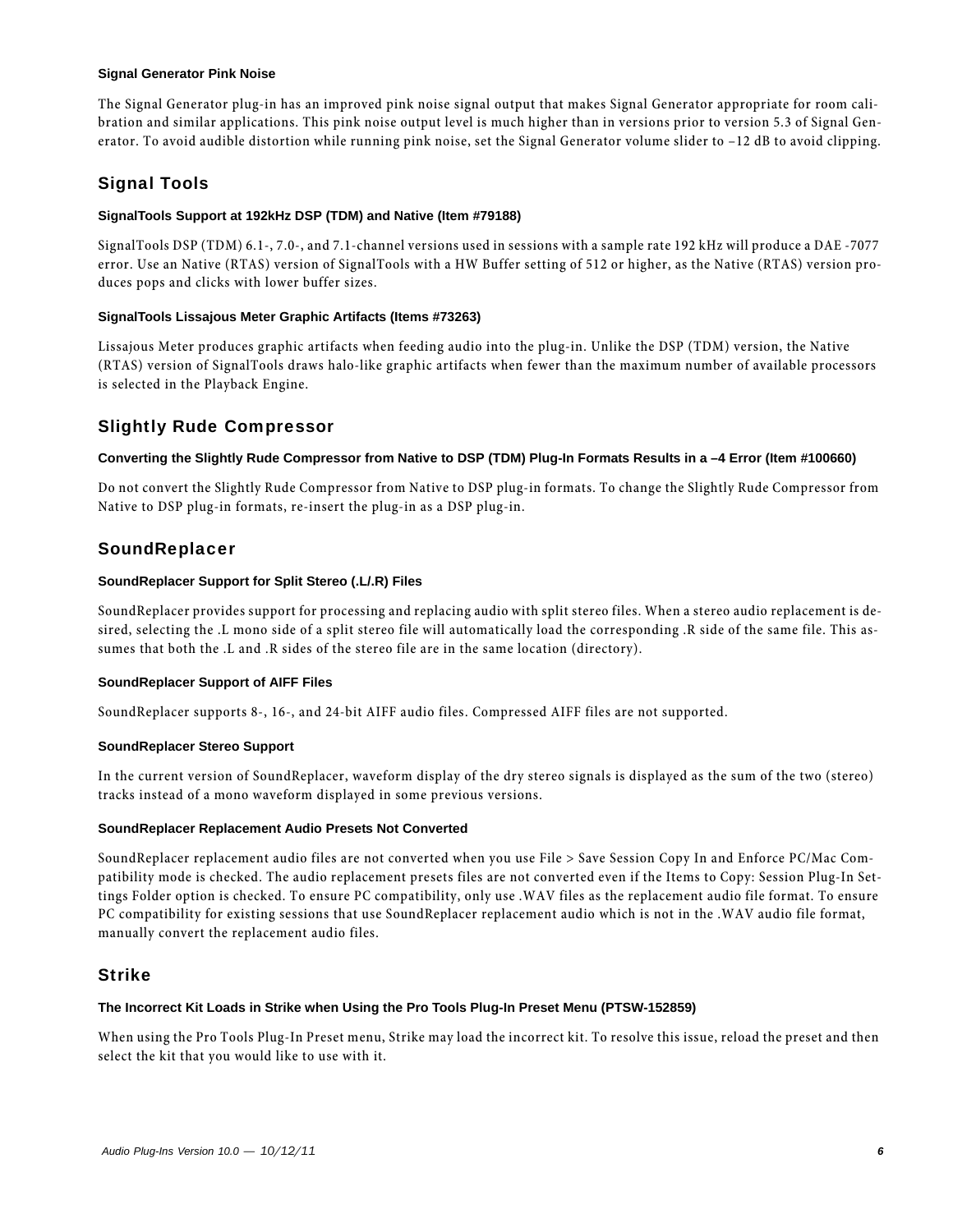# Structure and Structure Free

#### **Structure May Not Find Its Database (Mac Only) (Issue #105337)**

Structure may not be able to find its Content database. After inserting Structure on a track, a Scan Content dialog may appear asking if you want to scan Structure's database to locate content. After clicking Yes, the Scan Content Dialog reappears, indicating that Structure's content cannot be found. To correct this, user rights for the Structure Content folder must be set to "Read and Write." To fix this, do the following:

- **1** Quit Pro Tools.
- **2** Locate the Structure Content folder located on your computer at one of the following locations:
	- /Applications/Avid/Avid Virtual Instruments/Structure Free
	- /Applications/Avid/Avid Virtual Instruments/Structure QuickStart
	- /Applications/Avid/AIR Content/Structure

**3** Control-click the folder and select Get Info from the pop-up menu.

**4** Click Ownership and Permissions in the Info window, and select Read & Write.

*The Ownership and Permissions menu may be dimmed. If so, click the Lock icon, enter your username and password at the prompt, and then set permissions to Read and Write.*

#### **After Installing Pro Tools 10, Structure Free Appears in the Plug-In Insert Selector Instead of the Full Version of Structure Even Though the Full Version of Structure was Already Installed (Mac Only) (PTSW-150093)**

After installing Pro Tools 10 Structure Free appears in the Plug-In Insert selector instead of the full version of Structure even though the full version of Structure was already installed on your computer. To correct this issue, quit Pro Tools, delete the DAE preferences located in /Users/<username>/Library/Preferences/DAE Prefs, and then relaunch Pro Tools.

#### **Using the Pro Tools 9.0.5 Uninstaller Also Uninstalls Structure (PTSW-151154)**

When using the Pro Tools 9.0.5 Uninstaller to uninstall Pro Tools 9.x, the Structure plug-in is also uninstalled from your computer. To avoid this issue, do not use the Pro Tools 9.0.5 uninstaller (you do not need to uninstall Pro Tools 9.x before installing Pro Tools 10). If you encounter this issue, you will need to reinstall Structure after you install Pro Tools 10.

#### **Legato Mode in Structure Free Incompatible with Full Version of Structure (Issue #96337)**

The Glide feature in Legato mode in Structure Free is incompatible with the full version of Structure. If Glide is set to On or Legato in Structure Free at the patch level, it can not be switched off in the full version of Structure if you have then updated to the full version of Structure from Structure Free.

#### **Adding Patches, Parts, or Folders During Playback May Interrupt Playback (Issue #93503)**

Adding a sample patch, part, or folder during playback by dragging may interrupt playback. Add patches when playback is stopped.

#### **Cannot Enter Back Slash on Browser Page (Issue #87084)**

Back slash characters cannot be entered in the path text field on the Browser page.

#### Synchronic

#### **Synchronic Samples Not Loaded after Opening a Session (Pro Tools HD on Windows Only) (Item #58593)**

In certain cases, Synchronic samples are not loaded after opening a session. This is only a problem when the samples loaded into Synchronic are loops that are longer than four bars in length.

#### **Importing Long File Names into Synchronic Native and AudioSuite (Windows Only)**

Synchronic is unable to open files that have a name that exceeds 63 characters in length. The workaround is to rename these files before loading them into Synchronic.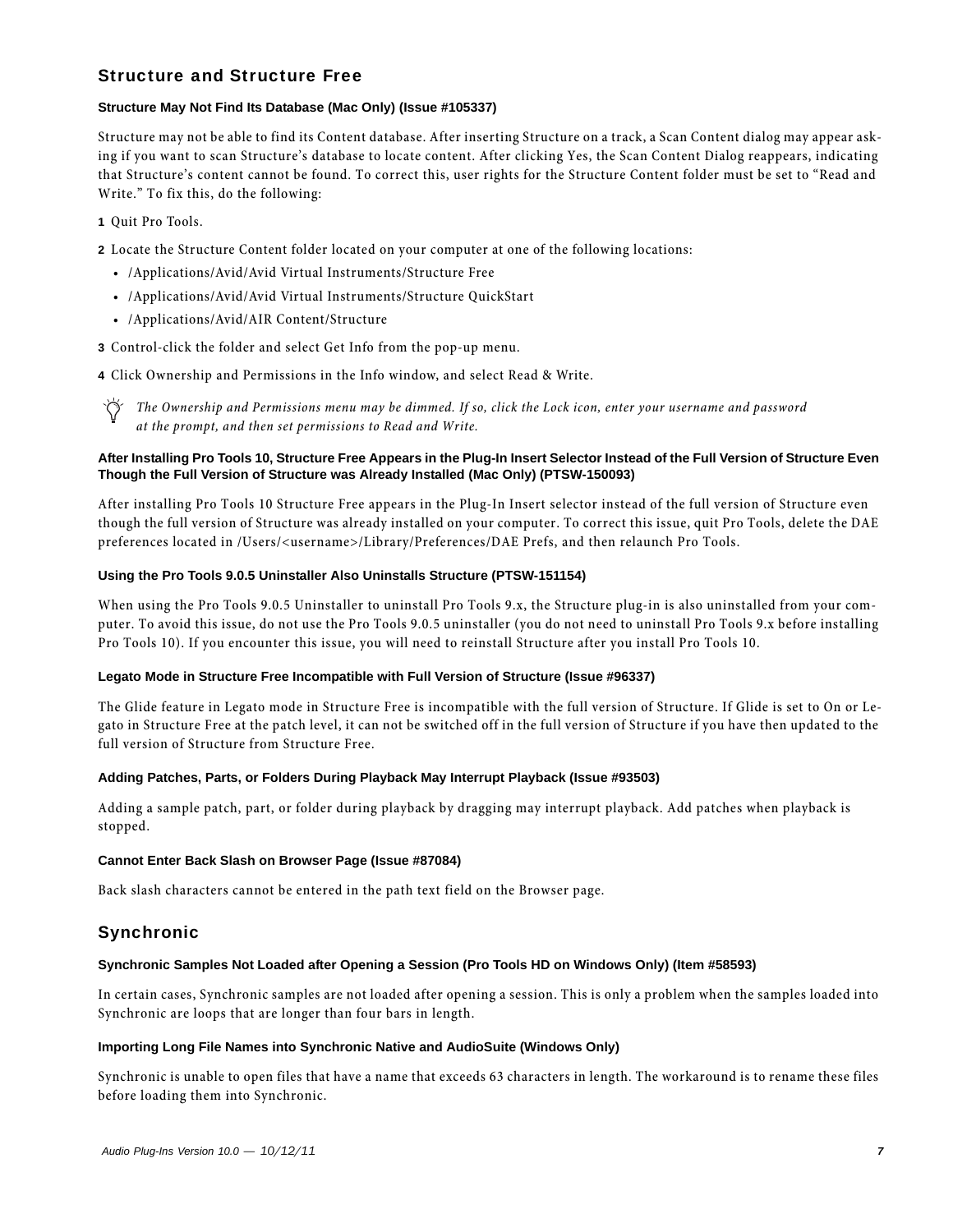#### **Inserting Synchronic During Playback Results in Synchronic not Playing Back After Stopping and Starting Playback (Pro Tools HD Only) (Item #52105)**

With Pro Tools HD only, if you insert Synchronic on an audio track during playback, it does not play back after the Pro Tools Transport has been stopped and started again. If this happens, stop playback, deactivate and reactivate Synchronic, and then start playback. Synchronic will then play back properly. You can also avoid this problem by placing an audio clip on the track. (Note that the audio on the track will effectively be muted by Synchronic.)

#### **Synchronic Playback Starts Late (Item #52764)**

In Pro Tools 6.4.1 and lower, when you start playback, Pro Tools does not send MIDI Beat Clock until after twice the H/W Buffer Size has elapsed. Because of this, if the H/W Buffer Size is higher than 256, Synchronic may start playback noticeably late. To avoid this problem, set the H/W Buffer Size to 256 or 128. In addition, regardless of what H/W Buffer size you use, set Beat 1 of Bar 1 to a location that exceeds twice the H/W Buffer Size. Taking both these precautions will ensure that MIDI Beat Clock is accurate when you start playback at the beginning of the session.

#### **Synchronic Plays Back Out of Synchronization with the Session (Item #53449 and 53871)**

Synchronic may play back out of synchronization with the session for the following reasons:

 Certain Sound module operations (such as Generate Missing and Delete Slice) can change the number of slices in a Sound preset. Changing the number of slices during playback may cause the playback position to jump, and cause Synchronic to play back out of synchronization. Stopping and starting playback will re-synchronize Synchronic playback.

 Synchronic relies upon a correct sequence of MIDI Beat Clock messages for accurately synchronized playback. If Synchronic misses a portion of these messages then it will not be able to playback in accurate synchronization with the session. For example, if Synchronic is deactivated and later reactivated during playback, it will have missed a portion of the MIDI Beat Clock sequence.

#### **Audible Clicks When Switching Synchronic Plug-In Settings During Playback (Item #52108)**

During playback, switching plug-in settings (including Compare) may result in an audible click or pause, due to sound files being loaded from disk into RAM. If a single settings file can not encompass all the sounds and presets desired during playback, uses a second Synchronic insert on another track to recall additional settings.

#### **Automated Preset Changes Slightly Off (Item #53865)**

If you use automation to control preset changes, place automation breakpoints slightly ahead of the point at which the change is desired. Since Synchronic triggers all Sound and Playback changes according to MIDI Clock boundaries, a thirty-second note ahead of time is recommended.

# TL Aggro

#### **Key Input Inactive on Copied Insert (Item #71516)**

Key Input on TL Aggro may be rendered inactive when copying a DSP (TDM) version of TL Aggro using Option-Drag to another insert. The Key Input is not functional on the newly copied insert if you remove the original insert. Deactivating and Re-activating the new insert of TL Aggro fixes the problem.

# TL EveryPhase

#### **Plug-In Mapping Issues with TL Every Phase (Item #105419)**

When using TL Every Phase with the plug-in mapping feature in Pro Tools (Pro Tools 8.0 and higher), the following limitations exist: There will be no red overline around the Direction and Source sections when they are armed for mapping and the Direction and Source labels will not respond to mouse clicks when in Learn mode. To workaround this you can click the LFO button to map Source and the Up button to map Direction.

#### **Automation from Lower Version of TL EveryPhase Is Lost (Item #71786)**

Any automation written to the Width, Feedback, Depth, or Manual controls using an older version of TL EveryPhase is lost. To preserve automation effects, Bounce these tracks to disk.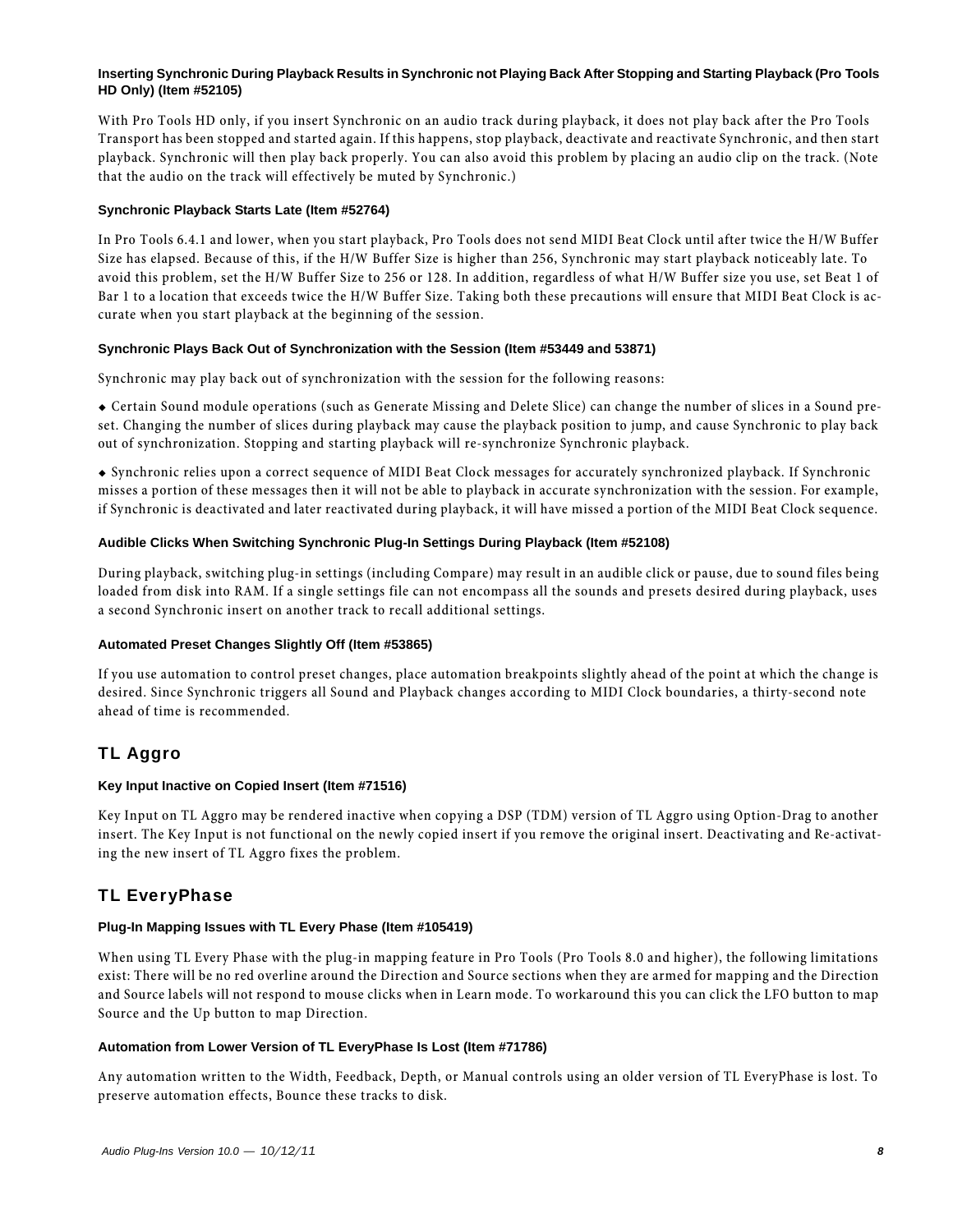#### **Mod Source and Mod Direction Have No Automation Highlighting (Item #71745)**

Mod Source and Mod Direction can be automated, but they do not have automation enabled highlighting.

# TL Space (DSP and Native)

#### **Unable to Dismiss Reset Dialog from Control Surface (Item #51558)**

When using TL Space with a control surface, after clicking Reset in TL Space the dialog is posted: "Are you sure you want to reset? All parameters will be reset to default values." This dialog cannot be dismissed by pressing the Escape button on your control surface. The Escape button does not flash when the dialog is open.

#### **Multichannel (Greater than Stereo) Native Inserts Unavailable in Pro Tools HD (Item #72226)**

This condition occurs when both TL Space DSP (TDM) and TL Space Native are installed. You may only have one of these products installed at one time. If you are using Pro Tools HD, you should only have TL Space DSP installed. (TL Space DSP includes Native versions.)

#### **The IR Menu or Directory Does Not Open when Selected (Item #72227)**

This condition occurs when both TL Space DSP (TDM) and TL Space Native are installed. You may only have one of these products installed at one time. If you are using Pro Tools HD, you should only have TL Space DSP installed. (TL Space DSP includes Native versions.) If you are using a host-based Pro Tools system, you should only have TL Space Native installed.

# TL Utilities (TL Metro, TL MasterMeter, and TL InTune)

#### **TL MasterMeter Does Not Work on a VENUE System (Item #71506)**

TL MasterMeter is not currently supported on VENUE systems.

# TL Labs Plug-Ins and VENUE

There are a few known issues with Trillium Lane Labs Plug-Ins on VENUE systems:

- TL EveryPhase extends beyond viewing space of the main plug-in viewing screen. (Item #52718)
- TL EveryPhase does not function when a bar value is specified (for example, 1 bar) in the Duration selector. However, TL EveryPhase works fine when a beat or note setting is selected (for example, 3 beats). (Item # 52719)
- TL EveryPhase Link To Tempo button is ignored on VENUE systems since VENUE software does not provide Beat Clock. (Item #71508)
- TL MasterMeter does not currently function on a VENUE system. (Item #71506)

# Xpand!2

#### **Pro Tools Quits Unexpectedly when Rapidly Switching Between Presets (Item #111120)**

With Xpand!<sup>2</sup>, rapidly loading many different presets in the Plug-In Setting dialog or rapidly switching presets using the Next and Previous Setting buttons can cause Pro Tools to quit unexpectedly.

#### **Xpand2 May Not be Able to Find Its Content when First Launched (PTSW-151446)**

When you first launch Xpand2 its content may not be found and you will not be prompted to locate it. To resolve this issue, make Xpand2 inactive then active again, and you will then be prompted to locate the content.